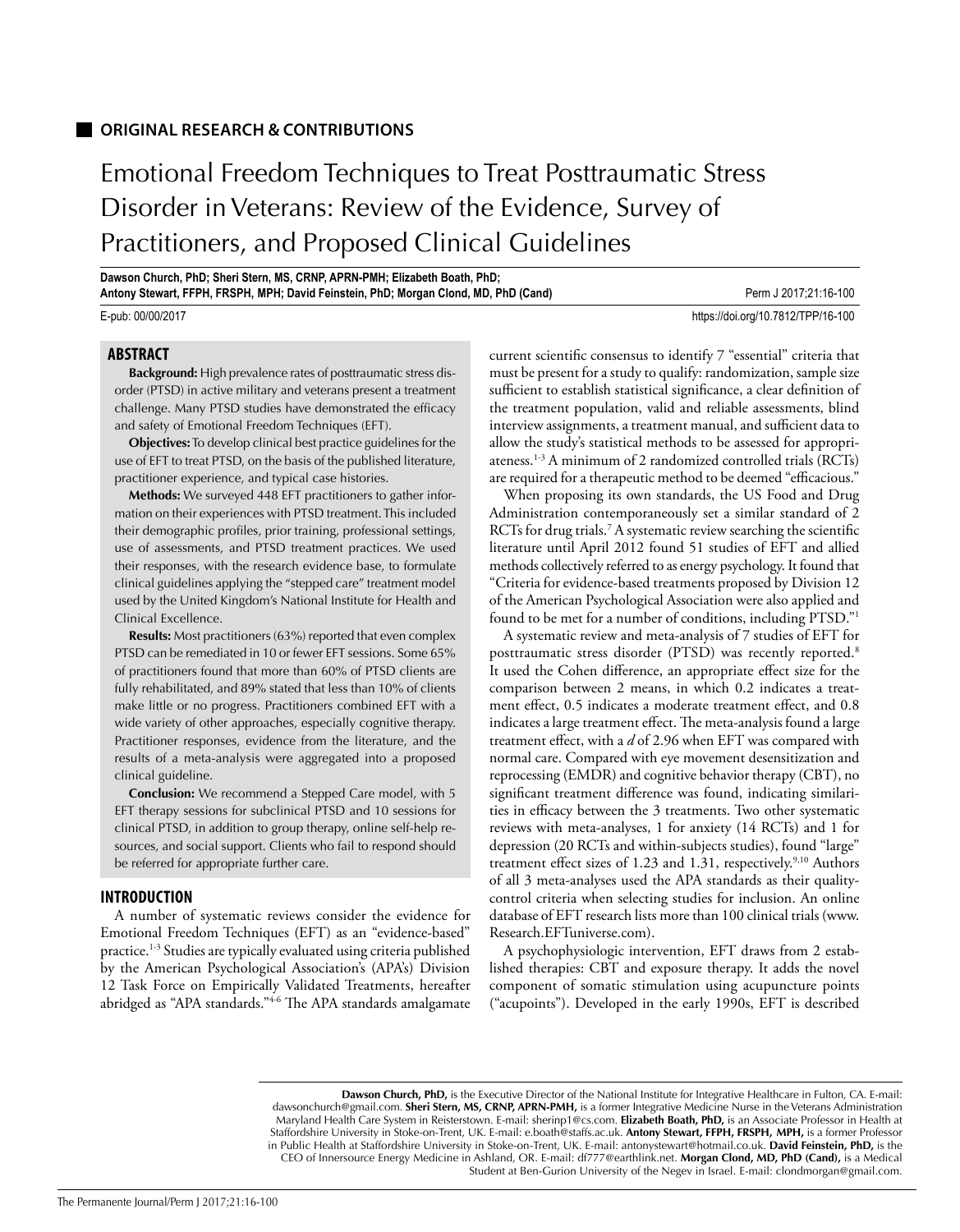in subsequent editions of a standardized manual.<sup>11,12</sup> Clients are asked to assess the intensity of traumatic events before and after EFT using the Wolpe Subjective Units of Distress (SUD) measure, $^{13}$  an 11-point Likert scale ranging from 0 (no distress) to 10 (maximum distress). During a typical treatment session, clients recall a traumatic event and pair it with a statement of self-acceptance, such as "Even though I experienced [name of the event] I deeply and completely accept myself." They stimulate 7 acupuncture points with their fingertips (acupressure) by tapping on them or rubbing them while repeating the name of the event. If their SUD score is still high, they might describe the event in detail. An optional supplemental technique is called the 9 Gamut procedure and uses eye movements similar to those employed in EMDR. Often EFT is taught by therapists, physicians, nurses, and life coaches to patients as a method of self-care to use between treatment sessions. The method and typical applications are fully described elsewhere in the literature.<sup>2,3</sup>

To differentiate the acupressure component from the cognitive and exposure elements that EFT shares with other therapies, a meta-analysis examined six dismantling studies.<sup>14</sup> While retaining the cognitive and exposure parts of EFT, these six studies used control groups that either substituted an active treatment such as diaphragmatic breathing for acupressure or used pressure on sham acupoints. The meta-analysis found a large treatment difference between the groups that used authentic acupoints vs controls, indicating that acupressure is an active treatment ingredient in EFT's protocol and not merely an inert component.

Many studies conducted by independent research teams using a variety of different population samples, including veterans, adolescents, refugees, and disaster survivors, demonstrate the efficacy of acupressure stimulation as a treatment of PTSD.15-23 In a typical RCT of veterans who met clinical criteria for PTSD (N *=* 59) and were assessed against a control group receiving treatment as usual (TAU), 86% of participants no longer met the criteria for PTSD after 6 sessions of EFT ( $p < 0.0001$ ).<sup>15</sup> The military version of the Posttraumatic Stress Disorder Checklist (PCL-M),<sup>24</sup> a valid and reliable 17-item tool on which a score of 50 indicates the likelihood of a PTSD diagnosis, was used to assess symptoms. Mean PCL-M scores were 61.4 before treatment and 34.6 on posttreatment test. A replication of this study by an independent research team demonstrated similar results.<sup>18</sup>

A hospital in the United Kingdom's National Health Service conducted a study of a PTSD-positive outpatient population (N = 46) comparing EFT with EMDR and a waiting list with usual care.17 They found both EFT and EMDR to remediate PTSD in a mean of 4 sessions (p < 0.001). An RCT of abused male adolescents ( $N = 16$ ) used the Impact of Events Scale<sup>25</sup> to evaluate participant distress. Scores declined from 36 to 3 (p < 0.001) after a single EFT session.<sup>16</sup> Another RCT ( $N = 21$ ) examined the impact of EFT on resiliency in veterans at risk of PTSD.<sup>26</sup> Six sessions produced a reduction in symptoms comparable to the results noted in a clinical population ( $p < 0.0001$ ). Gains were maintained on follow-up in all 4 studies, whereas the wait-list participants did not improve.16-18,26

A systematic review of the literature includes 12 studies in which EFT demonstrated efficacy for a range of psychological

conditions, such as PTSD, depression, and anxiety when delivered in the form of group therapy.2 A written protocol called Borrowing Benefits, describing how to use EFT in groups, has been tested in both RCTs and outcomes studies.<sup>12</sup> In an uncontrolled study with veterans and their spouses, 218 participants were evaluated for PTSD symptoms before and after a 7-day retreat in which they used Borrowing Benefits and other EFT techniques.<sup>27</sup> Of the veterans, 83% exhibited clinical symptom levels on pretest, as did 29% of their spouses. On follow-up, only 28% of veterans and 4% of spouses still met the clinical cutoff  $(p < 0.001)$ .<sup>27</sup> The Borrowing Benefits technique is described in detail in the EFT manual.<sup>12</sup> In a group, the practitioner works with one individual while witnesses self-apply EFT to their own personal issues. Studies of Borrowing Benefits find it efficacious for a wide variety of psychological conditions.2

Clinicians widely practice EFT and similar techniques. A recent survey critical of the method solicited responses from licensed psychotherapists using Listservs such as Acceptance and Commitment Therapy, the Society for a Science of Clinical Psychology, and the Association for Behavioral and Cognitive Therapies.<sup>28</sup> It found that 42% of therapists were using these modalities.

The Veterans Stress Project<sup>29</sup> is a charitable program of the National Institute for Integrative Healthcare that has served as a recruitment vehicle for several studies. Its Web site (www.StressProject.org) serves as a clearinghouse, allowing veterans to locate practitioners. The Veterans Stress Project also hosts an interactive virtual EFT coaching software program called Battle Tap and archives numerous testimonials from veterans who have used Battle Tap, individual therapy, and group EFT therapy to support their recovery from PTSD. These and other private and public initiatives pair veterans seeking treatment with practitioners offering EFT and similar therapeutic methods.

The objective of the current research was to develop clinical best practice guidelines for the use of EFT to treat PTSD. Toward that end, we evaluated practitioner experience and the published literature to arrive at a consensus statement.

## **METHODS**

We undertook a survey of practitioners using EFT to treat PTSD (www.surveymonkey.com/s/GTZXD2B; SurveyMonkey, Palo Alto, CA:). The goals of the survey were to develop a demographic profile of practitioners, to evaluate how EFT is used in professional settings, and to determine current practices for PTSD treatment. Drawing on the results, the evidence base, and case histories, we formulated clinical guidelines for the use of EFT in the treatment of veterans and military personnel, with the "stepped care" model used by the National Institute for Health and Clinical Excellence (NICE) in the United Kingdom as our framework.

The invitation to complete the survey was extended in February 2014 by several US and United Kingdom organizations: the National Institute for Integrative Healthcare, the Association for Comprehensive Energy Psychology, and the Association for Meridian and Energy Therapies, as well as informal networks of practitioners. We received responses from 448 practitioners. The number of those responding to each question is indicated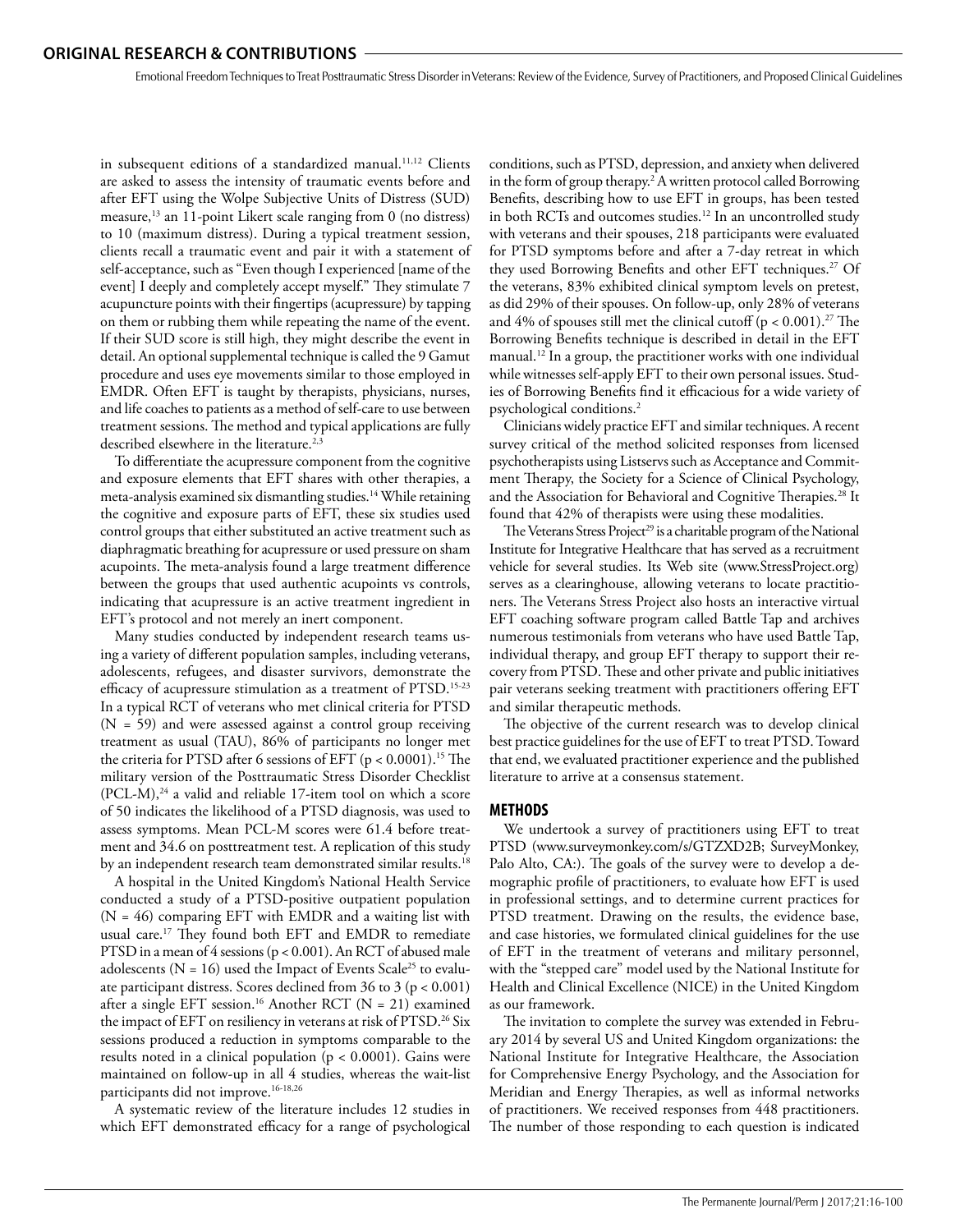in Tables 1 to 5. Some survey questions allowed practitioners to select more than 1 option. For example, a practitioner could select both "nurse" and "retired" or for professional settings both "private practice" and "medical center"; thus; the number of responses to these questions exceeded 448.

One item asked practitioners to estimate how many sessions were required to treat complex PTSD (C-PTSD). Although C-PTSD does not appear as a diagnosis separate from PTSD in current diagnostic manuals, C-PTSD has been the subject of a great deal of debate in the clinical community. It is scheduled to appear in the upcoming edition of the World Health Organization's (WHO) *International Statistical Classification of Diseases and* 

| Table 1. Demographic characteristics of practitioners surveyed |                         |  |
|----------------------------------------------------------------|-------------------------|--|
| Characteristic                                                 | Number (%) <sup>a</sup> |  |
| Age (n = 436)                                                  |                         |  |
| Mean years (range)                                             | 58 (22-85)              |  |
| Sex (n = 439)                                                  |                         |  |
| Men                                                            | 121 (27.6)              |  |
| Women                                                          | 318 (72.4)              |  |
| Profession (n = $446$ ) <sup>b</sup>                           |                         |  |
| <b>LMHP</b>                                                    | 168 (37.7)              |  |
| Medical professional                                           | 29(6.5)                 |  |
| AMP                                                            | 141 (31.6)              |  |
| Life coach                                                     | 86 (19.3)               |  |
| Retired                                                        | 18(4.0)                 |  |
| Other                                                          | 73 (16.4)               |  |
| Setting (n = $444$ ) <sup>b</sup>                              |                         |  |
| Private practice                                               | 375 (84.5)              |  |
| Medical center                                                 | 30(6.8)                 |  |
| University                                                     | 4(0.9)                  |  |
| Medical school                                                 | 1(0.2)                  |  |
| Mental health                                                  | 43 (9.7)                |  |
| Social services                                                | 11(2.5)                 |  |
| Corporation                                                    | 11(2.5)                 |  |
| Other                                                          | 53 (11.9)               |  |
| Education ( $n = 446$ )                                        |                         |  |
| High school                                                    | 11(2.5)                 |  |
| Some college                                                   | 67 (15.0)               |  |
| Bachelor's degree                                              | 88 (19.7)               |  |
| Master's degree                                                | 174 (39.0)              |  |
| Doctorate                                                      | 85 (19.1)               |  |
| Postdoctorate                                                  | 21(4.7)                 |  |
| Years in practice ( $n = 433$ )                                |                         |  |
| $1-5$                                                          | 62 (14.3)               |  |
| $6 - 10$                                                       | 80 (18.5)               |  |
| $11 - 20$                                                      | 116 (26.8)              |  |
| $21 - 30$                                                      | 79 (18.2)               |  |
| $31 - 40$                                                      | 69 (15.9)               |  |
| $\geq 41$                                                      | 27(6.2)                 |  |

a Data are number (%) except for Age.

**Practitioners were permitted to check more than 1 option in this category; thus, the** total exceeds the number of respondents for this category.

AMP = Alternative medicine practitioner; LMHP = Licensed mental health professional.

*Related Health Problems.*<sup>30</sup> Usually, C-PTSD is defined as repetitive and prolonged trauma, such as that which can occur in a war zone, in cases of child abuse, or in domestic violence situations. It is regarded as more difficult to treat than single-incident PTSD.

#### **RESULTS**

Table 1 summarizes the demographic characteristics of the 448 respondents. Most respondents were either licensed mental health professionals (37.7%) or alternative medicine practitioners (31.6%). More than 62% held a master's degree or higher, and 84.5% reported practicing in a private practice setting. The percentage of practitioners with 10 or fewer years of experience was 32.8%, 11 to 20 years was 26.8%, 21 to 30 years was 18.2%, 31 to 40 years was 15.9%, and 41 or more years in practice was 6.2%. Respondents had a mean age of 58 years, with a range of 22 to 85 years, and 72.4% were women.

Table 2 profiles the course of treatment for PTSD-positive clients. The PTSD clients constituted more than 20% of the practice for 37.0% of practitioners and less than 10% for 39.9% of respondents. Nearly half the respondents (45.2%) reported having worked with more than 50 clients with PTSD, and 41.4% said they spend more than 5 hours per week treating PTSD. Estimates of the average number of sessions needed to successfully treat complex PTSD were in the 1 to 5 range for 25.7% of

| Table 2. Clients with posttraumatic stress disorder (PTSD), and<br>experience and expectations regarding treatment course |            |  |
|---------------------------------------------------------------------------------------------------------------------------|------------|--|
| Factor                                                                                                                    | Number (%) |  |
| Percentage of clients with PTSD (n = 429)                                                                                 |            |  |
| $1 - 10$                                                                                                                  | 171 (39.9) |  |
| $11 - 20$                                                                                                                 | 99 (23.1)  |  |
| $21 - 50$                                                                                                                 | 95(22.1)   |  |
| $\geq 51$                                                                                                                 | 64 (14.9)  |  |
| Number of clients with PTSD (n = 436)                                                                                     |            |  |
| $0 - 10$                                                                                                                  | 96 (22.0)  |  |
| $11 - 20$                                                                                                                 | 55 (12.6)  |  |
| 21-50                                                                                                                     | 88 (20.2)  |  |
| 51-100                                                                                                                    | 71 (16.3)  |  |
| 101-200                                                                                                                   | 44 (10.1)  |  |
| 201-300                                                                                                                   | 21(4.8)    |  |
| $\geq 301$                                                                                                                | 60 (13.8)  |  |
| Hours per week treating PTSD (n = 430)                                                                                    |            |  |
| $1 - 5$                                                                                                                   | 252 (58.6) |  |
| $6 - 10$                                                                                                                  | 106 (24.7) |  |
| $11 - 20$                                                                                                                 | 47 (10.9)  |  |
| $\geq 21$                                                                                                                 | 25(5.8)    |  |
| Number of sessions needed, complex PTSD (n = 420)                                                                         |            |  |
| $1 - 5$                                                                                                                   | 108 (25.7) |  |
| $6 - 10$                                                                                                                  | 157 (37.3) |  |
| $11 - 15$                                                                                                                 | 63 (15.0)  |  |
| 16-20                                                                                                                     | 39(9.3)    |  |
| $21 - 25$                                                                                                                 | 22(5.2)    |  |
| $26-30$                                                                                                                   | 9(2.1)     |  |
| $\geq 31$                                                                                                                 | 22(5.2)    |  |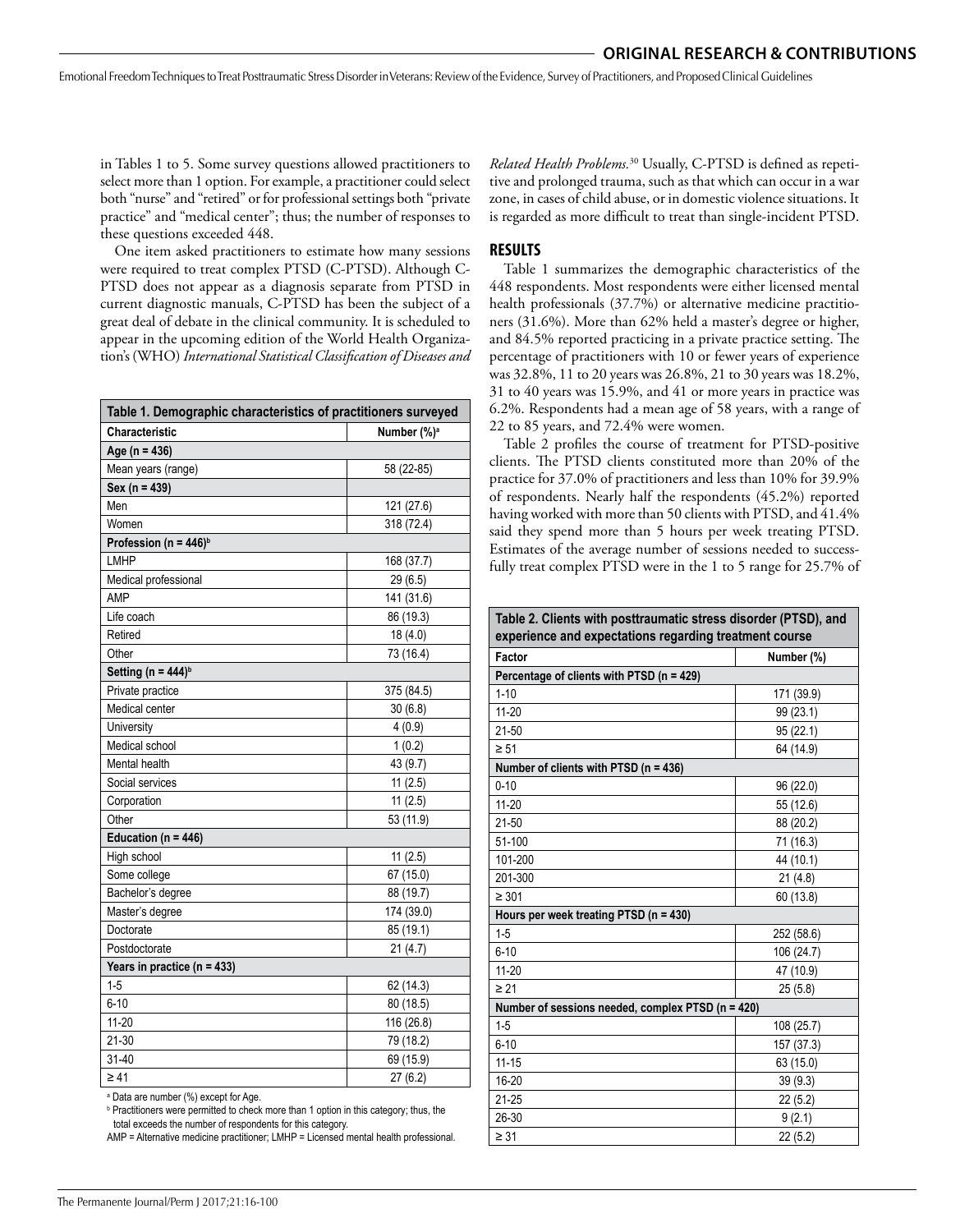the practitioners and 6 to 10 sessions for an additional 37.3% of practitioners. These estimates of sessions required align with those in the published literature.<sup>15-23</sup>

Table 3 summarizes responses regarding the perceived prevalence of PTSD, the use of diagnostic scales, and referrals. According to the US National Institutes of Health, the prevalence of PTSD in the general adult population is 3.5%,<sup>31</sup> but 91.7% of our survey respondents believed that this estimate is too low; only 7.6% assessed it as accurate. When asked to estimate the true prevalence, answers varied widely, but the most common

| Factor                                                        | Number (%) |
|---------------------------------------------------------------|------------|
| Accuracy of 3.5% NIH estimate of PTSD prevalence (n = 432)    |            |
| Too high                                                      | 3(0.7)     |
| Accurate                                                      | 33(7.6)    |
| Too low                                                       | 396 (91.7) |
| Estimate of true PTSD prevalence, % (n = 395)                 |            |
| 5                                                             | 17(4.3)    |
| $6 - 10$                                                      | 95 (24.1)  |
| $11 - 15$                                                     | 78 (19.7)  |
| 16-20                                                         | 72 (18.2)  |
| $21 - 25$                                                     | 38 (9.6)   |
| 26-30                                                         | 31(7.8)    |
| $\geq 31$                                                     | 64 (16.2)  |
| Use of assessments to record client progress ( $n = 430$ )    |            |
| Yes                                                           | 126 (29.3) |
| No                                                            | 304 (70.7) |
| Ten most commonly used assessments ( $n = 153$ ) <sup>a</sup> |            |
| <b>PTSD Checklist</b>                                         | 87 (56.9)  |
| Life Events Checklist                                         | 56 (36.6)  |
| PTSD Symptom Scale                                            | 47 (30.7)  |
| Trauma Symptom Inventory                                      | 37 (24.2)  |
| Impact of Event Scale                                         | 37 (24.2)  |
| Detailed Assessment of Posttraumatic Stress                   | 36 (23.5)  |
| Clinician-Administered PTSD Scale                             | 30(19.6)   |
| <b>Acute Stress Disorder Interview</b>                        | 25 (16.3)  |
| Impact of Event Scale-Revised                                 | 23 (15.0)  |
| Posttraumatic Stress Diagnostic Scale                         | 22 (14.4)  |
| Percentage of clients who continued treatment                 |            |
| in conjunction with another professional ( $n = 429$ )        |            |
| $0 - 10$                                                      | 267 (62.1) |
| $11 - 20$                                                     | 78 (18.1)  |
| 21-50                                                         | 41 (9.5)   |
| $\geq 51$                                                     | 43 (10.0)  |
| Stopped treatment and referred out, % (n = 424)               |            |
| $0 - 10$                                                      | 390 (91.8) |
| $11 - 20$                                                     | 20 (4.7)   |
| $21 - 50$                                                     | 7(1.6)     |
| $\geq 51$                                                     | 7(1.6)     |

<sup>a</sup> Practitioners were permitted to check more than 1 option in this category; thus, the total exceeds the number of respondents for this category.

NIH = National Institutes of Health.

answers were 6% to 10% (24.1%), 11% to 15% (19.7%), and 16% to 20% (18.2%).

Validated instruments to track client progress were used by 29.3% of respondents, which is consistent with other surveys of mental health professionals.<sup>32</sup> Of the 448 respondents, 153 reported which assessments they use. The PTSD Checklist (PCL) was the most common, used by 56.9%, followed by the Life Events Checklist (36.6%) and the PTSD Symptom Scale (30.7%).

Practitioners rarely terminated work with a client and referred that client to another practitioner. For 91.8% of respondents, this occurred with 10% or fewer of clients. Continuing treatment in conjunction with another professional was more common.

Table 4 summarizes the most used therapy techniques, both EFT and non-EFT. Regarding use of EFT, 43.6% indicated they use it 51% or more of the time during their therapy sessions, and 27.4% said they use EFT 21% to 50% of the time. The 3 most common non-EFT methods used are cognitive therapy (45.7% of practitioners surveyed), life coaching (39.8%), and EMDR (31%). In an open-ended question, the non-EFT techniques that respondents listed as most beneficial for treating PTSD were cognitive therapy (12.0%), EMDR (10.2%), and meditation (7.7%).

Table 5 summarizes respondents' evaluations of PTSD therapy outcomes. Full rehabilitation in more than 60% of their clients was reported by 64.7% of respondents, with full rehabilitation in 90% of their clients being reported by 22.1% of respondents. Clinical trials of EFT in treating PTSD15-23 show higher success rates than those most frequently reported by the respondents. Most respondents (89.8%) reported that less than 10% of their clients make little or no progress with EFT. This is reflected in the low dropout rates typical of EFT treatment programs; in the 7 studies reported in the meta-analysis of EFT for PTSD, the mean dropout rate was under 10%.<sup>8</sup>

We now present two typical case studies of veterans who presented for treatment at Veterans Affairs facilities and exhibited positive outcomes.

#### **Case Study 1: Vietnam Combat Memories**

More than four decades after returning from service in Vietnam, a male veteran presented for treatment. His issues included complex medical problems, multiple addictions, broken relationships, intolerable mental and emotional symptoms, nightmares, and homelessness. As one component of a multidisciplinary evidencebased treatment regimen at the Veterans Affairs Medical Center, he chose to learn and practice EFT as an adjunct to individual psychotherapy and group therapy.

During one appointment, he chose to use EFT on three persistent Vietnam combat memories that induced hyperarousal, reexperiencing, and avoidance. In the first, he was faced with an approaching enemy unit. In the second, his unit was attacked and most of his "battle buddies" were killed. In the third, he witnessed another adolescent warrior's life-threatening wounds and emotional suffering.

He provided an SUD score of 10 of 10 for the first 2 memories at the start of an hourlong appointment. After EFT, this fell to 0. He commented, "It's over. I'm home now. I'm safe." By the time he felt ready to apply EFT to the third memory, he reported distress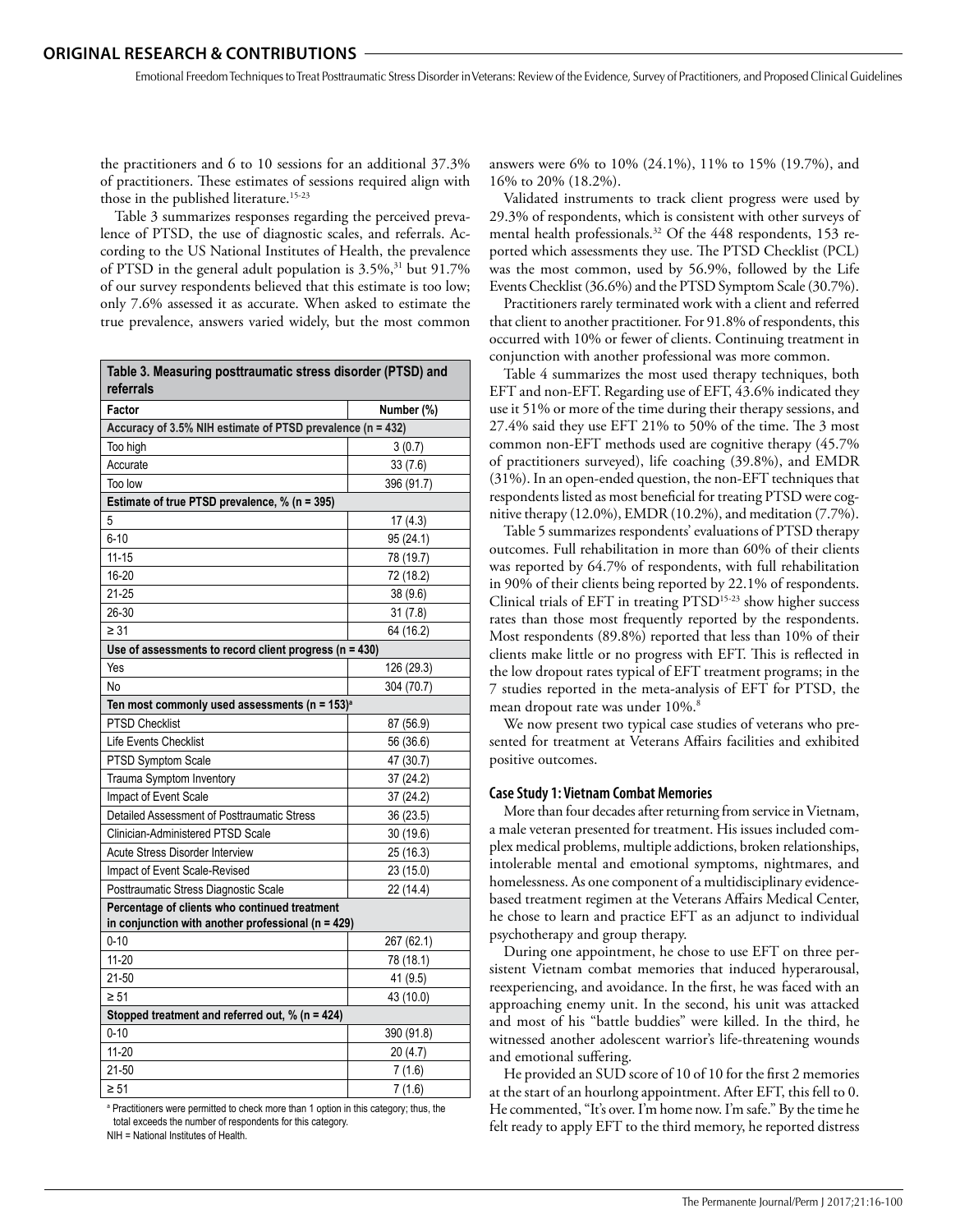| Table 4. Emotional Freedom Techniques (EFT)<br>and non-EFT techniques  |            |  |
|------------------------------------------------------------------------|------------|--|
| Factor                                                                 | Number (%) |  |
| Percentage of time spent using EFT vs other methods (n = 426)          |            |  |
| $0 - 10$                                                               | 63 (14.8)  |  |
| $11 - 20$                                                              | 64 (15.0)  |  |
| 21-50                                                                  | 117 (27.4) |  |
| $\geq 51$                                                              | 182 (42.6) |  |
| 7 most common other methods used (n = $352$ ) <sup>a</sup>             |            |  |
| Cognitive therapy                                                      | 161 (45.7) |  |
| Life coaching                                                          | 140 (39.8) |  |
| <b>EMDR</b>                                                            | 109 (31.0) |  |
| Health coaching                                                        | 84 (23.9)  |  |
| Tapas Acupressure Technique (TAT)                                      | 84 (23.9)  |  |
| Psychodynamic approaches                                               | 83 (23.6)  |  |
| Thought Field Therapy (TFT)                                            | 78 (22.2)  |  |
| 7 non-EFT techniques considered most beneficial (n = 325) <sup>b</sup> |            |  |
| Cognitive therapy                                                      | 39 (12.0)  |  |
| <b>EMDR</b>                                                            | 33(10.2)   |  |
| Meditation                                                             | 25(7.7)    |  |
| Mindfulness                                                            | 19 (5.9)   |  |
| Hypnosis                                                               | 16(4.9)    |  |
| <b>NLP</b>                                                             | 11(3.4)    |  |
| Active listening                                                       | 9(2.8)     |  |
| 10 most-trained-in EFT techniques (n = 416) <sup>a</sup>               |            |  |
| <b>Full Basic Recipe</b>                                               | 385 (92.5) |  |
| 9 Gamut Procedure                                                      | 363 (87.3) |  |
| Shortcut Basic Recipe                                                  | 351 (84.4) |  |
| Tell the Story Technique                                               | 333 (80.0) |  |
| Movie Technique                                                        | 330 (79.3) |  |
| Floor to Ceiling Eye Roll                                              | 327 (78.6) |  |
| Aspects (emotional, physical, visual, cognitive)                       | 325 (78.1) |  |
| Reframing                                                              | 321 (77.2) |  |
| <b>Borrowing Benefits</b>                                              | 301 (72.4) |  |
| Chasing the Pain                                                       | 296 (71.2) |  |
| 10 EFT techniques considered most beneficial (n = 400) <sup>a</sup>    |            |  |
| Full Basic Recipe                                                      | 253 (63.3) |  |
| Movie Technique                                                        | 251 (62.8) |  |
| Tell the Story Technique                                               | 238 (59.5) |  |
| Aspects (emotional, physical, visual, cognitive)                       | 238 (59.5) |  |
| Reframing                                                              | 215 (53.8) |  |
| Tearless Trauma Technique                                              | 192 (48.0) |  |
| 9 Gamut Procedure                                                      | 188 (47.0) |  |
| <b>Shortcut Basic Recipe</b>                                           | 183 (45.8) |  |
| Customized Setup Phrasing and Flowing<br><b>Setup Statements</b>       | 154 (38.5) |  |
| Sneaking Up on the Problem                                             | 143 (35.8) |  |

<sup>a</sup> Practitioners were permitted to check more than 1 option in this category; thus, the total exceeds the number of respondents for this category.

**b** The 7 non-EFT techniques question elicited a wide diversity of responses. Only the top 7 interventions are shown.

EMDR = Eye movement desensitization and reprocessing; NLP = neurolinguistic programming.

already reduced to 3 and, after EFT, 0. He appeared animated and chose to retell the stories, sharing graphic details without any evidence or report of emotional distress. He demonstrated positive cognitive shifts, reframing his perception to reflect that his quick actions under fire did not reflect cowardice, as he had believed since the incident, but rather that he had quickly done exactly what he was trained to do; this saved his own life and the lives of others. He smiled and laughed and reported immense relief, energy, and joy. By the following appointment, he reported that he had not had a single nightmare about Vietnam that week, for the first time in more than 40 years.

He continues to experience sustained symptom relief. He now has spent three years in recovery from substance abuse, the longest period yet. Veterans Affairs clinicians are gradually weaning him off his psychotropic medications. He uses EFT independently between appointments for sustained smoking cessation, ongoing healthy weight loss, and stress management. He has found stable housing and renewed healthy relationships with his family. He wants clinicians and other veterans to know this: "I was in a fight for my life. Don't give up. Keep trying. EFT helped me to cope with life. It relaxes me and puts me in a place where I want to be: from the inside looking out, not the outside looking in. It's given me a positive perspective on life. I have my family back, my mind got clearer, and I have more confidence. It's lovely."

# **Case Study 2: Military Sexual Trauma**

When he came for treatment, this veteran was experiencing intolerable emotional, mental, and physical symptoms. He had been numbing these by self-medicating with multiple illicit substances for more than 30 years. He was homeless, with broken relationships and medical problems. Although skeptical about EFT "because it gave me the impression of being silly," he decided to try it. He states, "After a few sessions, with practice, I began to notice how I was able to release the distress and fears caused by old and new painful emotions . … One of its advantages [is] that I can and would utilize it at home, in school, or on the job as a form of relaxation."

Initially, he was reluctant to address his experience with military sexual trauma using any psychotherapeutic modality. He had already dropped out of other evidence-based modalities before trying EFT, stating that sessions were like "experiencing it all over again." During one appointment, he chose to use

| Table 5. Posttraumatic stress disorder outcomes                    |            |  |
|--------------------------------------------------------------------|------------|--|
| Outcome                                                            | Number (%) |  |
| Percentage of clients fully rehabilitated (n = 410)                |            |  |
| $0 - 30$                                                           | 57 (13.9)  |  |
| 31-60                                                              | 87 (21.2)  |  |
| 61-90                                                              | 175 (42.6) |  |
| $\geq 91$                                                          | 91(22.1)   |  |
| Percentage of clients who made little or no progress ( $n = 412$ ) |            |  |
| $0 - 10$                                                           | 371 (89.8) |  |
| $11 - 20$                                                          | 24(5.8)    |  |
| $21 - 50$                                                          | 13(3.1)    |  |
| $\geq 51$                                                          | 4 (1.0)    |  |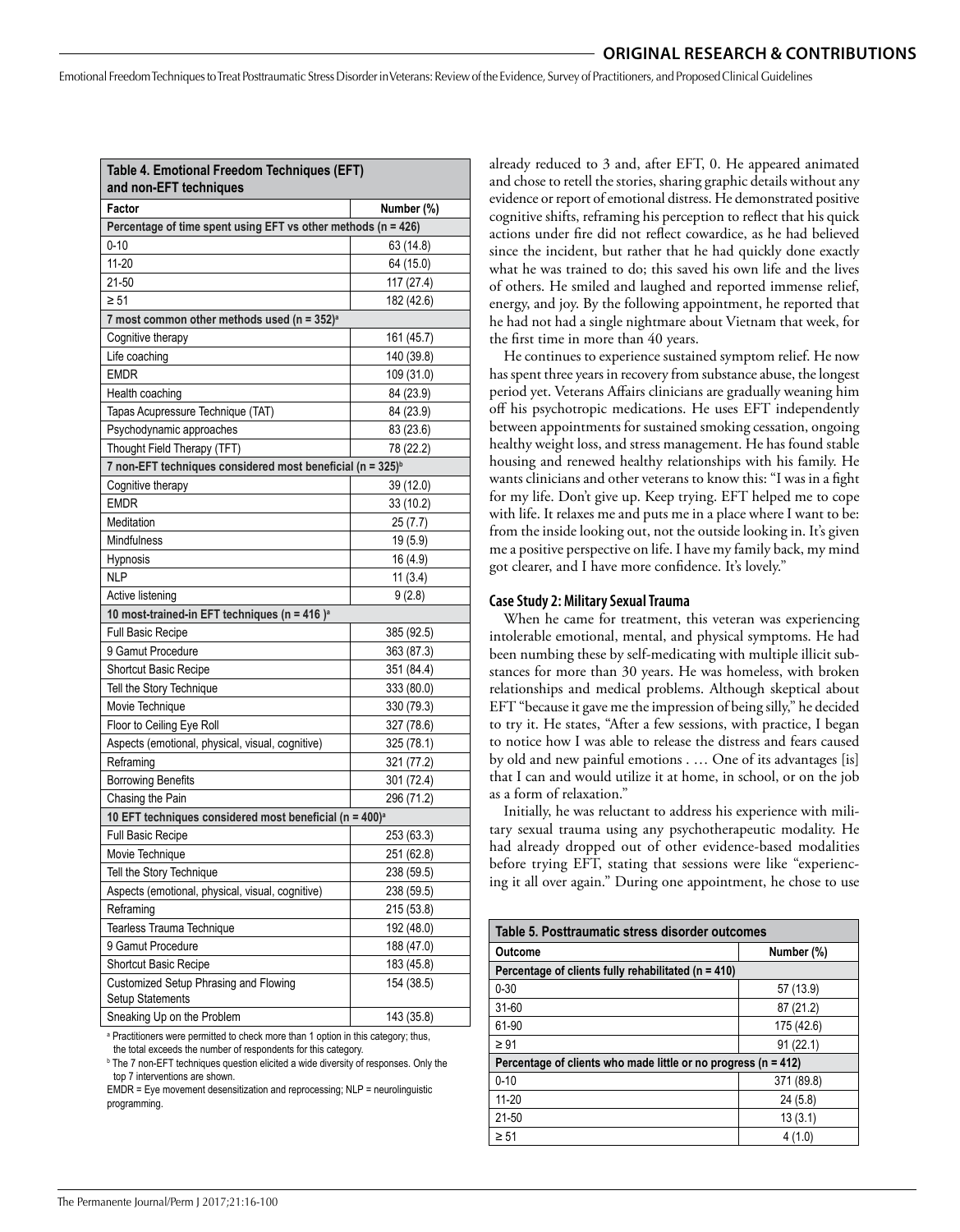EFT on his military sexual trauma experience, stating that it was blocking him from moving forward in his life. During the next four EFT appointments, he achieved resolution of his distressful symptoms. The positive effect persisted for the following year as he was weaned from his psychotropic medications.

During an EFT session, a defining moment occurred when he was stuck at a persistent level of emotional distress, a 5 to 6 on the SUD scale. He used EFT on a particular aspect of his sexual trauma experience, "the look on their faces." (For a discussion of "Aspects," see *The EFT Manual*, p 100<sup>12</sup>). Once his SUD score fell to 0, he stated: "It doesn't matter now. I don't have to live my life this way anymore. It's over. I know it happened, but I can think about it now without feeling those symptoms or wanting to go out and use [illegal substances]. I'm at peace now. I feel as if the weight of the world has been lifted off my shoulders." The clinician observed positive cognitive shifts, relaxed facial and body posture, and smiles in support of his comments.

This veteran has now achieved more than five years in recovery from substance abuse, his longest time ever. His PTSD symptoms are resolved. He is enjoying healthy relationships with family and friends. He is independent, living in his own apartment, attending classes with the goal of employment, and experiencing a positive quality of life. He continues to use acupuncture, meditation, and EFT. He wants clinicians and other veterans to know this: "These techniques have given me a new outlook on life and to see new possibilities in the hope of setting goals and to visualize stability in my life, free of tension. Most of all it has helped me to accept my faults, forgive myself and others, to make amends, and change my negative feelings and behaviors into positive ones, giving me a sense of peace, lots of joy, and much love and compassion for others."

Additional veteran case studies; letters from veterans, practitioners, and members of the US Congress; and transcripts from congressional testimony on EFT may be viewed at the Web site of the Veterans Stress Project (www.StressProject.org).29

#### **DISCUSSION**

On the basis of the studies outlined earlier, the results of the survey, and expert consensus, we propose the following treatment guidelines for using EFT for PTSD.

#### **Proposed Treatment Guidelines**

The NICE guidelines use a "stepped care" model that we believe is an appropriate framework for treating PTSD.<sup>33</sup> We also believe that the risk of PTSD should be mitigated using a proactive approach to develop resiliency. In the NICE model, the patient is offered the least intrusive potentially effective intervention first. If the patient does not benefit, or prefers not to continue, s/he is offered the next step. The NICE guidelines emphasize the importance of integrated care, because many mental health conditions share similar neural pathways. This position is reinforced by results of EFT studies, which show the symptoms of depression, anxiety, and other psychological conditions declining simultaneously after PTSD treatment.<sup>2,34</sup> A study of 216 health care workers tracked whether participants used EFT after the intervention period and found that those who used EFT afterward experienced greater symptom reductions than those who did not.<sup>35</sup> At the Warrior Combat Stress Reset Program at Fort Hood, TX, EFT has been used for many years, along with EMDR and other complementary therapies.36 Fort Hood clinicians typically use EMDR during sessions while teaching EFT to patients as a method of managing stress between sessions. Practitioners typically recommend that clients use EFT between sessions as well as during them, and after courses of treatment have ended to manage the stress of daily life.<sup>2,12</sup> The following recommendations are based on NICE Guideline 26, titled "The Treatment of PTSD in Adults and Children in Primary and Secondary Care."37

The NICE Step 1 guideline advocates identification, assessment, psychoeducation, active monitoring, and referral for further assessment and interventions. In Step 1, the PCL or PCL-M is used to assess PTSD symptom levels, and further treatment is based on the cutoff scores. Although several cutoff points for the PCL-M have been evaluated, a score of 35 or greater indicates PTSD risk probability in a military population and is appropriate for Step 1.38 Veterans Affairs guidelines describe a 10- to 20-point reduction in PCL scores as representing clinically significant change.<sup>39</sup> Although reduction of symptoms below a score of 50 results in a client falling below the cutoff for a PTSD diagnosis, we recommend a treatment goal of below 35 because this reduces the risk of delayed-onset PTSD. If indications of complex PTSD are apparent, a multimodal approach encompassing more than 10 sessions might be considered. These scores should be updated as subsequent versions of the PCL are implemented and validated. For other assessments, accepted cutoff scores for clinical and at-risk symptom levels can be substituted for those of the PCL.

NICE Step 2 guidelines for PTSD recommend treatment using Trauma-Focused Cognitive Behavior Therapy (TFCBT) or EMDR. These recommendations did not include EFT because most of the earlier referenced studies had not been published at the time the guidelines were developed. To make EFT available to a PTSD-positive population, we recommend an update of the guidelines based on currently published research. We propose that EFT be added to the recommended treatments based on the following criteria:

#### **Subclinical Scores (35-49) in Initial Assessment**

Treatment as usual plus A) 5 individual EFT therapy sessions and B) 1 instructional session on using the Battle Tap interactive online coach plus C) 3 Borrowing Benefits group therapy sessions. If members of the client's family are willing and able to attend Borrowing Benefits sessions, they should be invited.

*Assessment 2:* After the primary treatment program is complete, if symptom levels are persistently more than 34, A) 3 more sessions plus B) 1 additional Battle Tap instructional session.

*Follow-up Assessment:* 3 months after the final therapy session, if symptom levels are persistently above 34, monitor the client and perform regular follow-up assessments.

## **Clinical Scores (> 49) in Initial Assessment**

Treatment as usual plus A) 10 individual EFT therapy sessions plus B) 2 sessions on using Battle Tap plus C) 5 Borrowing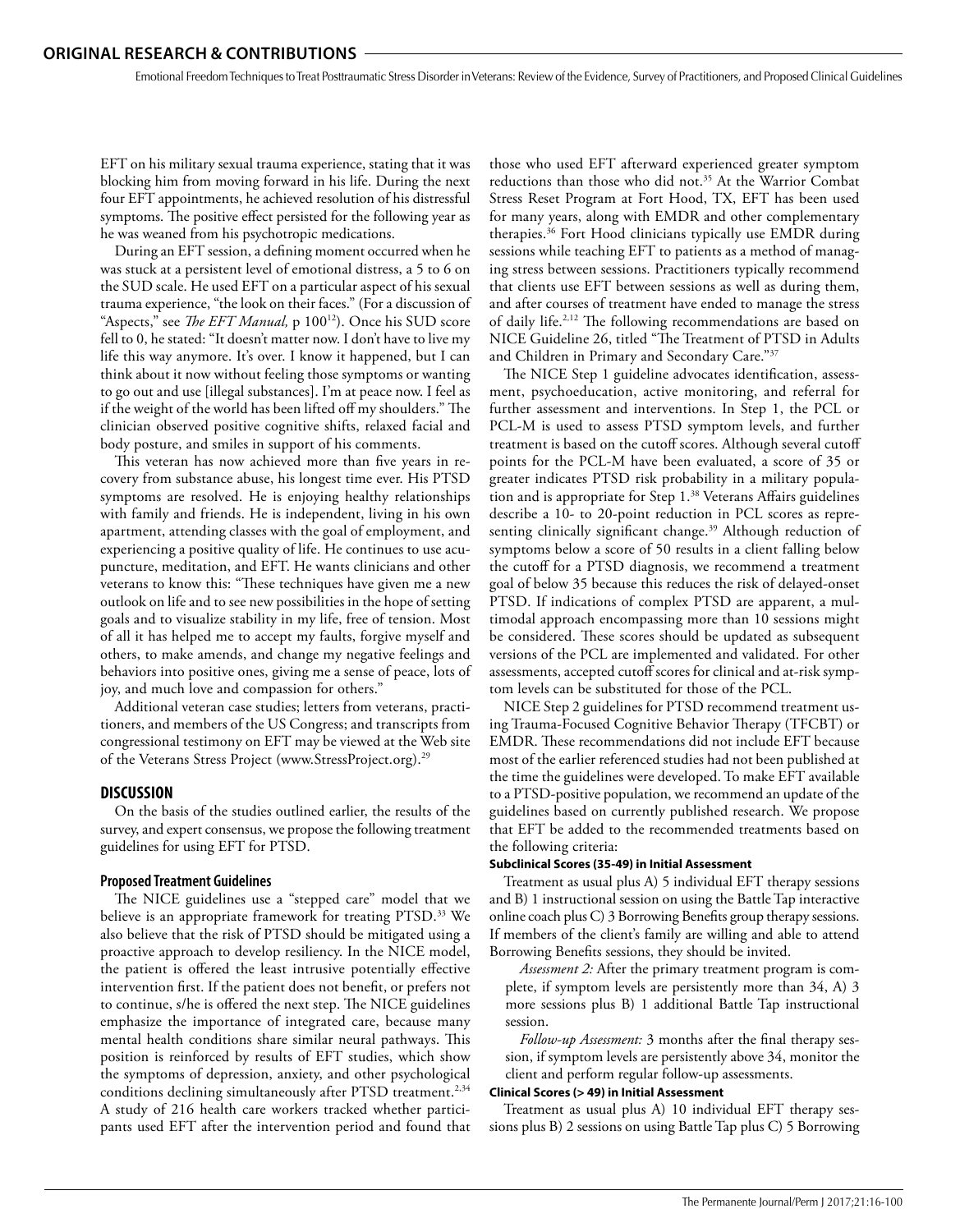Benefits group sessions. If members of the client's family are willing and able to attend Borrowing Benefits sessions, they should be invited.

*Assessment 2:* After the primary treatment program is complete, if symptom levels are persistently above 40, A) 3 more individual therapy sessions plus B) 1 additional Battle Tap session plus C) 5 additional Borrowing Benefits group sessions.

*Follow-up Assessment:* 3 months after final therapy session, if clinical symptoms persist, escalate intervention to Steps 3 and 4 of the NICE guidelines, which advocate appropriate medication and intensive individual psychotherapy.

## **RISK MITIGATION FOR ACTIVE-DUTY WARRIORS**

Instead of waiting until PTSD is diagnosed, we recommend a proactive approach using psychoeducation and Borrowing Benefits to mitigate the risk of development of symptoms in active-duty warriors. This has two components: the first applicable to the predeployment phase and the second in the postdeployment phase.

**Predeployment Component:** Independent of PCL-M assessment, three days of group EFT training using Borrowing Benefits as stress inoculation therapy, including an introduction to Battle Tap.

**Postdeployment Component:** Independent of PCL-M assessment, seven days of group EFT therapy using Borrowing Benefits and Battle Tap. Individual psychotherapy sessions as requested by participants.

#### **CONCLUSION**

According to published reports, systematic reviews of the published evidence, a meta-analysis of seven RCTs, and practitioner consensus, most cases of PTSD are remediated in ten EFT sessions or less. As a safe, efficacious, and easily learned self-help method, EFT should be offered to clients as an initial treatment option immediately after diagnosis. Group therapy involving family members may reinforce treatment effects through social support, and access to Battle Tap provides veterans and warriors with access to EFT at times and places of their own choosing. A structured evidence-based practice protocol should be widely disseminated to clinicians and institutions bearing the burden of PTSD treatment. For those patients who do not respond, appropriate medication and intensive individual psychotherapy is recommended, especially in cases of complex PTSD.  $\clubsuit$ 

#### **Disclosure Statement**

*Dr Church is a stockholder in Energy Psychology Group, an organization providing training services and publications to medical and mental health professionals; he also receives income from presentations and publications related to the therapeutic method discussed. Dr Feinstein is the CEO of Innersource and Volunteer Executive Director of Energy Medical Institute.* 

*The author(s) have no other conflicts of interest.*

#### **Acknowledgment**

*Kathleen Louden, ELS, of Louden Health Communications provided editorial assistance.*

#### **How to Cite This Article**

Church D, Stern S, Boath E, Stewart A, Feinstein D, Clond M. Emotional freedom techniques to treat posttraumatic stress disorder in veterans: Review of the evidence, survey of practitioners, and proposed clinical guidelines. Perm J 2017;21:16-100. DOI: https://doi.org/10.7812/TPP/16-100.

#### **References**

- 1. Feinstein D. Acupoint stimulation in treating psychological disorders: Evidence of efficacy. Rev Gen Psychol 2012 Dec;16(4):364-80. DOI: https://doi.org/10.1037/ a0028602.
- 2. Church D. Clinical EFT as an evidence-based practice for the treatment of psychological and physiological conditions. Psychology 2013;4(8):646-54. DOI: https://doi.org/10.4236/psych.2013.48092.
- 3. Church D, Feinstein, D, Palmer-Hoffman J, Stein PK, Tranguch A. Empirically supported psychological treatments: The challenge of evaluating clinical innovations. J Nerv Ment Dis 2017 Oct;202(10):699-709. DOI: https://doi.org/10.1097/ nmd.0000000000000188.
- 4. Chambless DL, Sanderson WC, Shoham V, et al. An update on empirically validated therapies. Clin Psychol 1996;49:5-18.
- 5. Chambless DL, Hollon SD. Defining empirically supported therapies. J Consult Clin Psychol 1998;66(1):7-18. DOI: https://doi.org/10.1037//0022-006x.66.1.7.
- 6. Chambless DL, Baker MJ, Baucom DH, et al. Update on empirically validated therapies, II. Clin Psychol 1998 Winter;51(1):3-16.
- 7. US Department of Health and Human Services; Food and Drug Administration; Center for Drug Evaluation and Research (CDER); Center for Biologics Evaluation and Research (CBER). Guidance for industry: Providing clinical evidence of effectiveness for human drug and biological products [Internet]. Rockville, MD: US Department of Health and Human Services; 1998 May [cited 2017 Mar 1]. Available from: www.gmp-compliance.org/guidemgr/files/CLINEFF.PDF.
- 8. Sebastian B, Nelms J. The effectiveness of Emotional Freedom Techniques in the treatment of posttraumatic stress disorder: A meta-analysis. Explore (NY) 2017 Jan-Feb;13(1):16-25. DOI: https://doi.org/10.1016/j.explore.2016.10.001.
- 9. Clond M. Emotional Freedom Techniques for anxiety: A systematic review with metaanalysis. J Nerv Ment Dis 2016 May;204(5):388-95. DOI: https://doi.org/10.1097/ NMD.0000000000000483.
- 10. Nelms JA, Castel L. A systematic review and meta-analysis of randomized and nonrandomized trials of Emotional Freedom Techniques (EFT) for the treatment of depression. Explore (NY) 2016 Nov-Dec;12(6):416-26. DOI: https://doi.org/10.1016/j. explore.2016.08.001.
- 11. Craig G. The EFT manual. 1st ed. Santa Rosa, CA: Energy Psychology Press; 2008.
- 12. Church D. The EFT manual. 3rd ed. Santa Rosa, CA: Energy Psychology Press; 2013.
- 13. Wolpe J. The practice of behavior therapy. 2nd ed. New York, NY: Pergamon Press; 1973.
- 14. Church D, Feinstein D, Gallo F, Yang A. Is acupressure an active or inert ingredient in Emotional Freedom Techniques (EFT)? A meta-analysis of dismantling studies. Presented at Omega Institute, Rhinebeck, NY, October 2016.
- 15. Church D, Hawk C, Brooks AJ, et al. Psychological trauma symptom improvement in veterans using emotional freedom techniques: A randomized controlled trial. J Nerv Ment Dis 2013 Feb;201(2):153-60. DOI: https://doi.org/10.1097/ nmd.0b013e31827f6351.
- 16. Church D, Piña O, Reategui C, Brooks A. Single-session reduction of the intensity of traumatic memories in abused adolescents after EFT: A randomized controlled pilot study. Traumatology 2012 Sep;18(3):73-9. DOI: https://doi. org/10.1177/1534765611426788.
- 17. Karatzias T, Power K, Brown K, et al. A controlled comparison of the effectiveness and efficiency of two psychological therapies for posttraumatic stress disorder: Eye movement desensitization and reprocessing vs. emotional freedom techniques. J Nerv Ment Dis 2011 Jun;199(6):372-8. DOI: https://doi.org/10.1097/ nmd.0b013e31821cd262.
- 18. Geronilla L, Minewiser L, Mollon P, McWilliams M, Clond M. EFT (Emotional Freedom Techniques) remediates PTSD and psychological symptoms in veterans: A randomized controlled replication trial. Energy Psychology: Theory, Research, and Treatment 2016

Nov 1;8(2):29-41. DOI: https://doi.org/10.9769/epj.2016.8.2.lg.

- 19. Gurret JM, Caufour C, Palmer-Hoffman J, Church D. Post-earthquake rehabilitation of clinical PTSD in Haitian seminarians. Energy Psychology: Theory, Research, and Treatment 2012 Nov;4(2):26-34. DOI: https://doi.org/10.9769/epj.2012.4.2.jph.
- 20. Connolly S, Sakai C. Brief trauma intervention with Rwandan genocide survivors using thought field therapy. Int J Emerg Ment Health 2011;13(3):161-72.
- 21. Sakai CE, Connolly SM, Oas P. Treatment of PTSD in Rwandan child genocide survivors using thought field therapy. Int J Emerg Ment Health 2010 Winter;12(1):41-9.